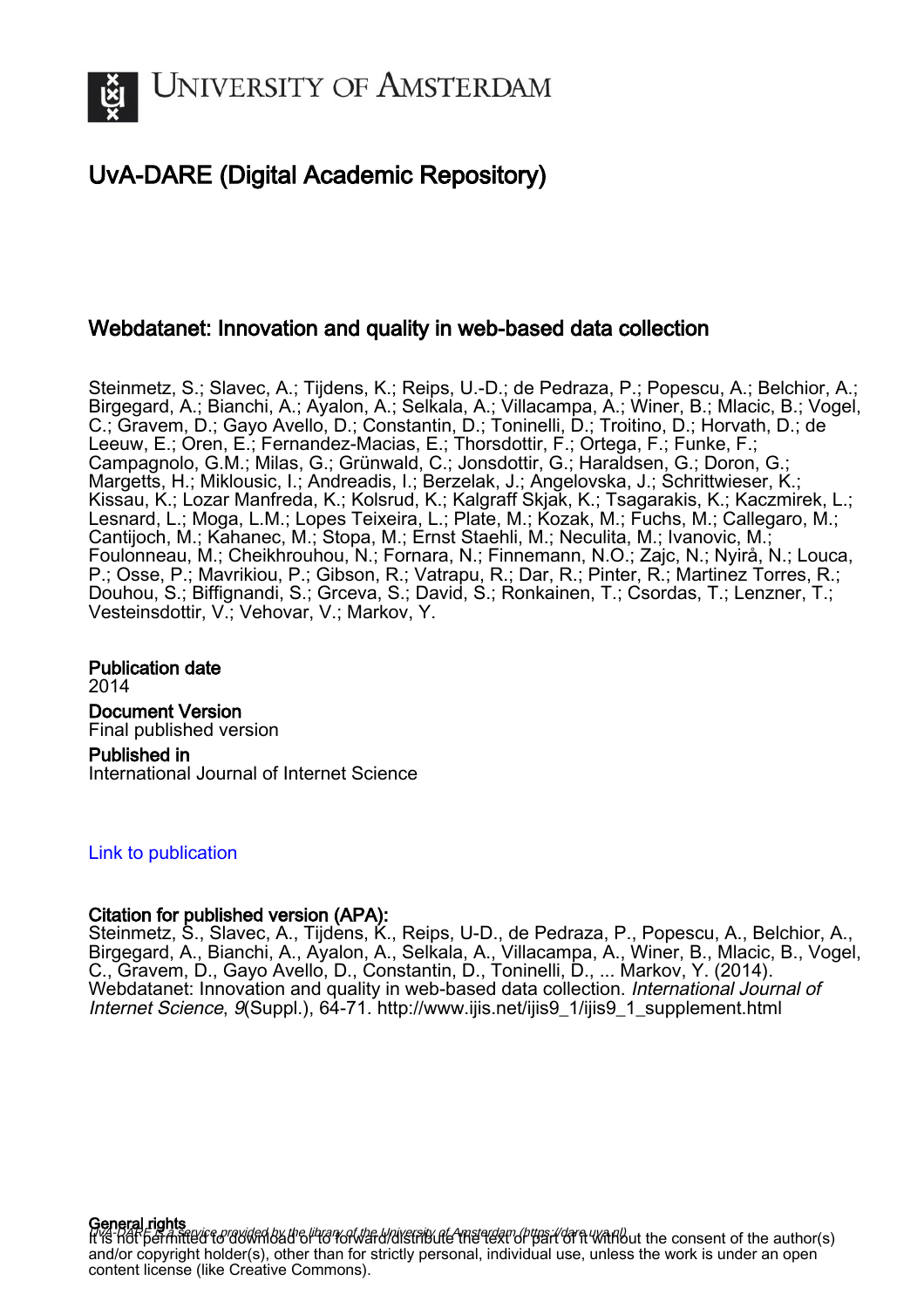

# Innovation and quality in web-based data collection



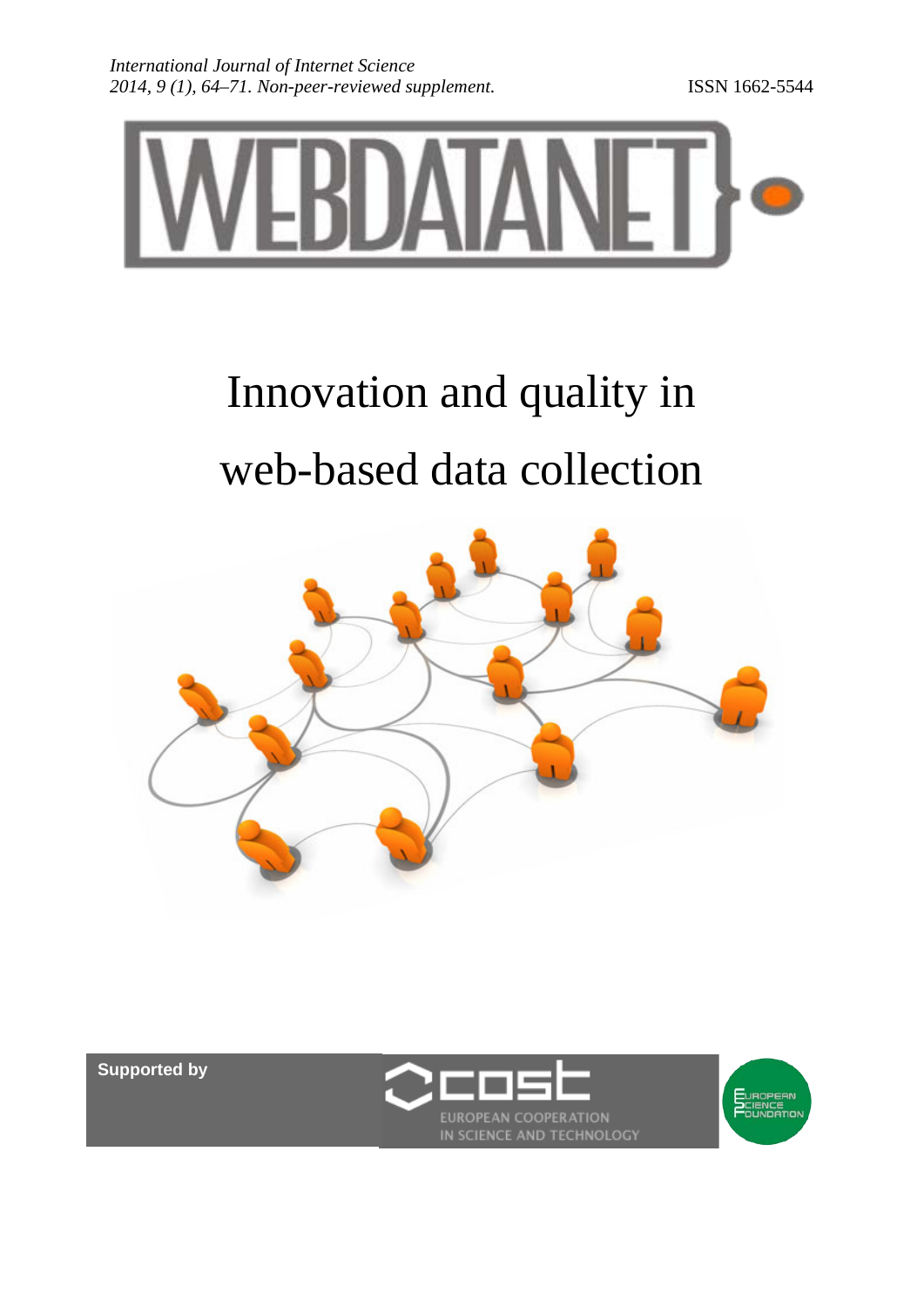Authors: Stephanie Steinmetz, Ana Slavec, Kea Tijdens, Ulf-Dietrich Reips, Pablo de Pedraza, Alina Popescu, Ana Belchior, Andreas Birgegard, Annamaria Bianchi, Ariel Ayalon, Arto Selkala, Alberto Villacampa, Bernardo (Dov) Winer, Boris Mlacic, Carl Vogel, Dag Gravem, Daniel Gayo Avello, Daniela Constantin, Daniele Toninelli, David Troitino, Dora Horvath, Edith De Leeuw, Ela Oren, Enrique Fernandez-Macias, Fanney Thorsdottir, Félix Ortega, Frederik Funke, Gian Marco Campagnolo, Goran Milas, Grünwald, Clemens, Gudbjorg Jonsdottir, Gustav Haraldsen, Guy Doron, Helen Margetts, Igor Miklousic, Ioannis Andreadis, Jernej Berzelak, Julijana Angelovska, Karin Schrittwieser, Kathrin Kissau, Katja Lozar Manfreda, Kirstine Kolsrud, Knut Kalgraff Skjak, Konstantinos Tsagarakis, Lars Kaczmirek, Laurent Lesnard, Liliana Mihaela Moga, Luis Lopes Teixeira, Marc Plate, Marcin Kozak, Marek Fuchs, Mario Callegaro, Marta Cantijoch, Martin Kahanec, Mateusz Stopa, Michele Ernst Staehli, Mihaela Neculita, Mirjana Ivanovic, Muriel Foulonneau, Naoufel Cheikhrouhou, Nicoletta Fornara, Niels Ole Finnemann, Nino Zajc, Nora Nyirå, Panayiotis Louca, Paulien Osse, Petroula Mavrikiou, Rachel Gibson, Ravi Vatrapu, Reuven Dar, Robert Pinter, Rocio Martinez Torres, Salima Douhou, Silvia Biffignandi, Solza Grceva, Sophie David, Suvi Ronkainen, Tamas Csordas, Timo Lenzner, Vaka Vesteinsdottir, Vasja Vehovar, Yavor Markov

Acknowledgement: The authors would like to acknowledge networking support by the COST Action IS1004.



*The word cloud is based on content from the network's website at http://webdatanet.eu/*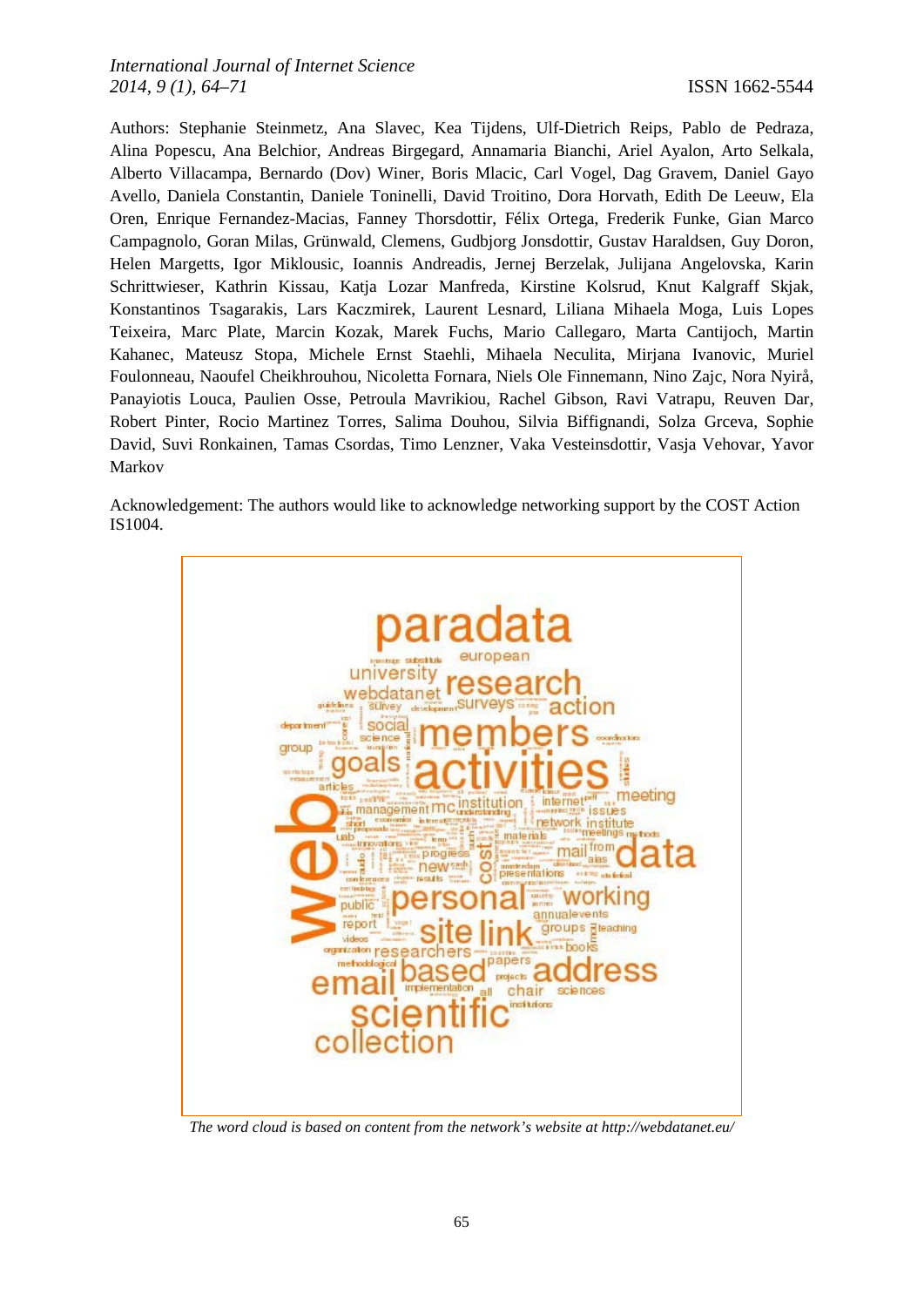## **A short history of WEBDATANET**

In light of the growing importance of webbased data in the social and behavioral sciences, WEBDATANET was established in 2011 as a COST Action (IS 1004) to create a multidisciplinary network of web-based data collection experts: (web) survey methodologists, psychologists, sociologists, linguists, economists, Internet scientists, media and public opinion researchers. The aim was to accumulate and synthesize knowledge regarding methodological issues of web-based



*Dissemination activity, Barcelona, 2014*

data collection (surveys, experiments, tests, non-reactive data, and mobile Internet research), and foster its scientific usage in a broader community.

In the last three years WEBDATANET has grown into a multidisciplinary European network, which brings together more than 190 leading web-based data collection experts, from 30 countries of the European Union and abroad. Through its activities (conferences, workshops, training schools and short-term scientific missions) it has established a unique research forum, which contributes to the theoretical and empirical foundations of web-based data collection and enhances the integrity and legitimacy of these new forms of data collection. WEBDATANET has fostered the development of innovative research agendas and the drafting of cross-national research proposals. The network has also actively promoted the use of web-based data by supplying web-based teaching and discussion platforms and research exchanges.



 *WEBDATANET members who attended the Cyprus meeting in Larnaca in 2014*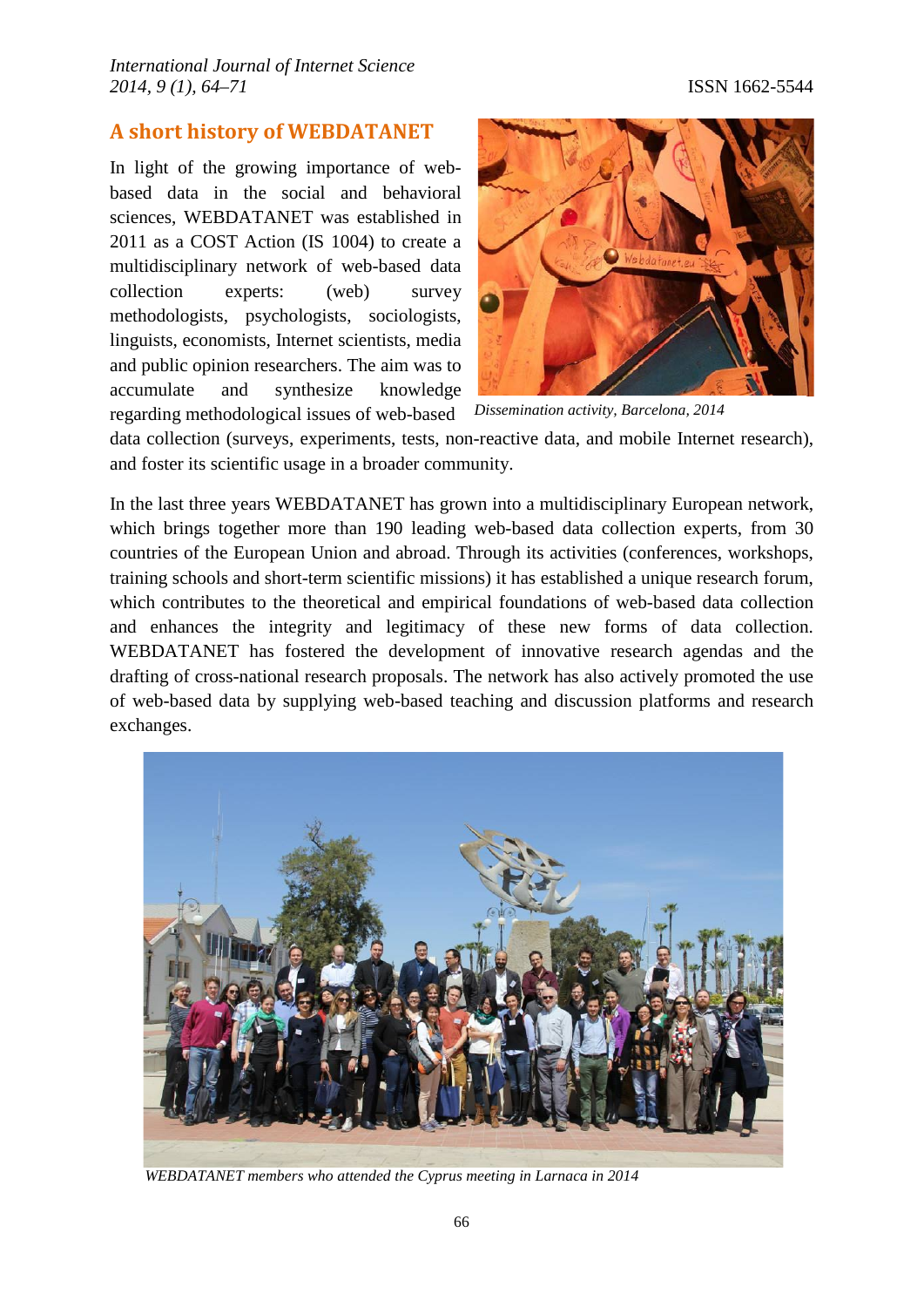## **Being innovative through cooperation & mobilization**

Given the increased competition among scientific disciplines and research areas regarding innovative contributions, WEBDATANET provides the scientific community with a collaboration platform where current challenges and innovative ideas for web-based data collection can be exchanged, discussed and developed. Moreover, its multidisciplinary framework bundles expertise in a unique way.

In order to provide such a cooperation framework, the scientific scope of WEBDATANET is divided into three broad research themes emerging as important areas in the field of webbased data collection. For each theme, one working group (WG) was established, more information about WG topics can be found [on the website.](http://webdatanet.cbs.dk/index.php/test/scientific-coordination) The three research themes are 'Quality issues of web surveys' (WG1), 'Innovations in web-based data collection' (WG2), and 'Guidelines, codes, standards, implementation and dissemination' (WG3). Each WG can create task forces (TFs) and/or small groups (SGs) working towards a specific output stated in the original WEBDATANET proposal and the [Memorandum of Understanding.](http://webdatanet.eu/images/presentations/mou%20is1004-webdatanet.pdf)

Throughout the last three years WEBDATANET has established 28 TFs and 5 SGs. The work of some of the TFs has already been completed, while others are still demonstrating the huge variety of expertise within the network and the focus on up-to-date collaborations. The newest TFs concern topics such as mobile research (TF19), paradata (TF20) and the use of webdata/big data for applied economics (TF25).

| <b>WG1: QUALITY</b>                                                                                                                                                                                                                                                                                                                                                                          | <b>WG2: INNOVATIONS</b>                                                                                                                                                                                                                                                                                                                                                                                                                                                                                                                                                                                                                                         | <b>WG3:</b><br><b>IMPLEMENTATION</b>                                                                                                                                                                                                                                                                                                                                                                                                                                                                                                                                           | <b>ORGANISATIONAL</b><br><b>&amp; OTHER TFs SGs</b>                                                                                                                                                                                                                                                                                                                            |
|----------------------------------------------------------------------------------------------------------------------------------------------------------------------------------------------------------------------------------------------------------------------------------------------------------------------------------------------------------------------------------------------|-----------------------------------------------------------------------------------------------------------------------------------------------------------------------------------------------------------------------------------------------------------------------------------------------------------------------------------------------------------------------------------------------------------------------------------------------------------------------------------------------------------------------------------------------------------------------------------------------------------------------------------------------------------------|--------------------------------------------------------------------------------------------------------------------------------------------------------------------------------------------------------------------------------------------------------------------------------------------------------------------------------------------------------------------------------------------------------------------------------------------------------------------------------------------------------------------------------------------------------------------------------|--------------------------------------------------------------------------------------------------------------------------------------------------------------------------------------------------------------------------------------------------------------------------------------------------------------------------------------------------------------------------------|
| TF1: Challenges and<br>pitfalls of measuring wages<br>via web surveys - some<br>explorations on weighting<br><b>TF2:</b> Evaluation of<br>questionnaire quality<br>TF3: Web surveys and<br>mixed modes in<br>representative samples<br>TF4: Internet panels in<br>Europe<br>TF24: Experiments on<br>students samples<br><b>TF 30:</b> Using Internet<br>panels in public opinion<br>research | TF6: New types of<br>measurement<br><b>TF7:</b> Informing web<br>surveyors: Webdatametrics<br>workshops<br>TF9: Improvement of<br>iScience portals<br><b>TF15:</b> Web data collection<br>from non-reactive sources<br><b>TF19:</b> Mobile research<br>TF20: Paradata<br><b>TF22:</b> Pilot study to examine<br>the potential of Twitter and<br>Facebook in the election year<br>2013 in Germany (PEP-TF)<br>TF29: Media metrics and<br>web-data<br><b>SG1:</b> Social desirability<br>SG2: Dynamic text fields<br><b>SG3:</b> Two-dimensional<br>scaling<br><b>Finished:</b><br>TF5: Organization workshop<br>Bergamo<br>TF8: Dissemination of WG2<br>findings | TF10: General<br>framework for error<br>categorization in<br>Internet surveys<br>TF11: How web-based<br>data collection is<br>changing the empirical<br>(social science)<br>research<br><b>TF12: Webdatametrics</b><br>Master Academic<br><b>Board</b><br><b>TF16:</b> Selecting<br>surveys and<br>implementation<br>guidelines<br><b>TF 17:</b> Going towards<br>integrated web data<br>collection in official<br>statistics?<br><b>TF 21: GenPopWeb:</b><br>Using the web to<br>survey the general<br>population<br>TF25: Web data,<br>digital data and applied<br>economics | TF13: WebSM<br>improvement<br><b>TF14:</b> Development $\&$<br>supervision Website<br>TF23: WebDataNet<br>Long-Term Strategy<br><b>TF26:</b> Webdata journal<br><b>TF 27: Organization</b><br>Greece meeting<br>TF 28: Organization<br>Salamanca conference<br>Finished:<br>TF18: Organization<br>Iceland meeting<br><b>SG5</b> : Organization<br>Ljubljana Training<br>School |

*WEBDATANET structure with WGs, TFs and SGs in 2014*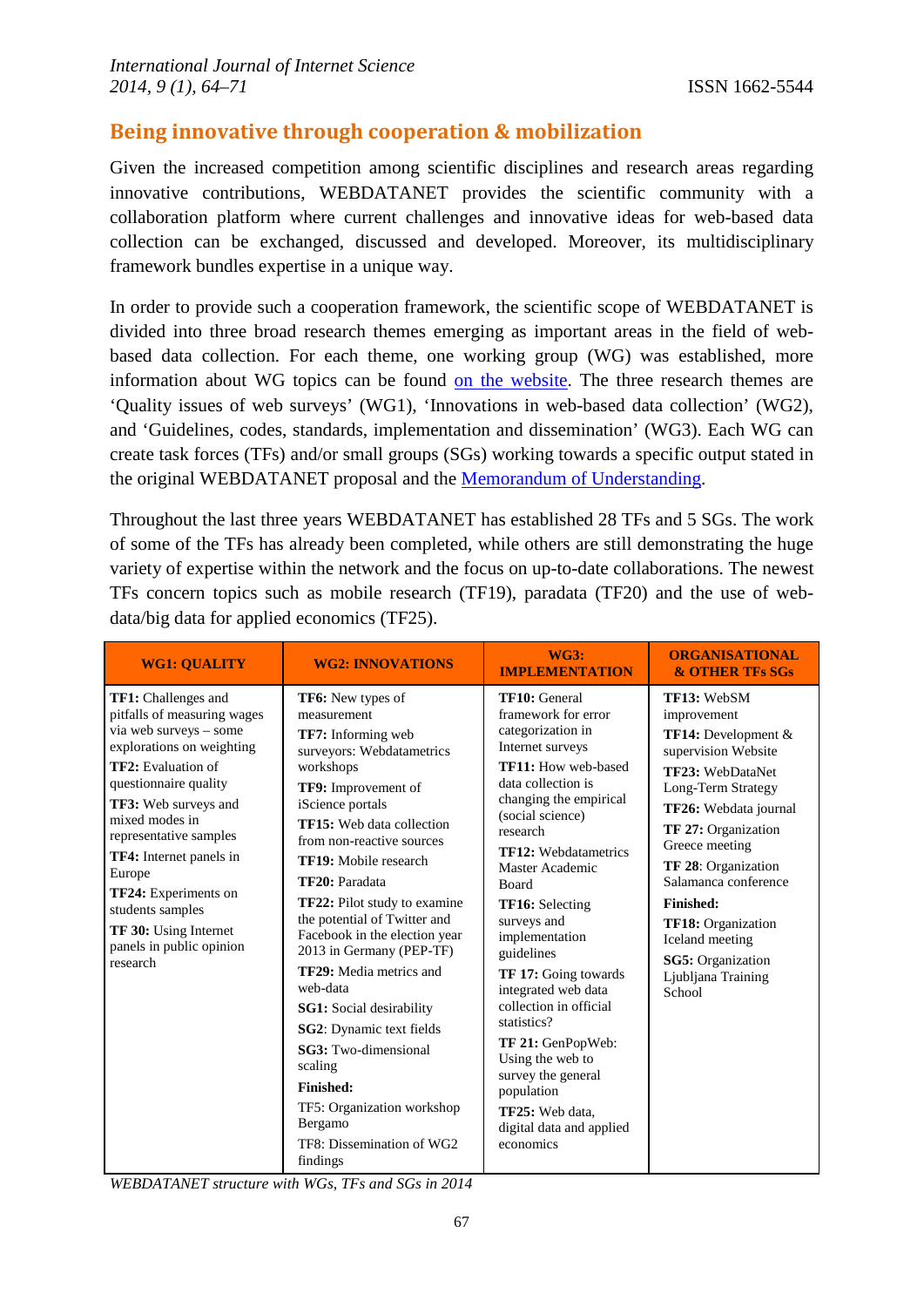## **What has been achieved**

Within the framework of WEBDATANET different forms of collaboration are encouraged and supported, such as meetings, conferences, short term scientific missions, workshops and other forms of outreach activities. During the last three years, among other events, WEBDATANET has organized or supported the organization of:

- 2 WEBDATANET conferences as well as 24 conference sessions at the European Congress of Methodology (EAM), Conference of the European Survey Research Association (ESRA) and the International Conference on Social Science Methodology (RC33);
- 7 MC-WG-TF-SG meetings;
- 10 workshops on topics such as 'Big Data', 'Weighting' and 'Non-reactive data';
- 1 Training School on implementing high-quality web surveys;
- 19 Short-Term Scientific Missions (STSMs) of individual researchers to ensure mobility and close collaboration among them–in particular Early Stage Researchers. The topics covered demonstrate again the range of expertise distributed among the WEBDATANET community.

Some STSM impressions & experiences:

Tim Kuhlmann *(PhD student, University of Konstanz, Germany)*

STSM on **WEBDATA in Health Psychology** at the Universidad de Deusto, Spain



"The STSM allowed me to discuss methodological details of the online lifestyle intervention we were developing at the time, as well as to elaborate on further ideas concerning collected data and new experiments. The short visit not only helped in developing and finalizing the existing projects, it also provided a great opportunity to discuss future research topics. WEBDATANET gives researchers from different countries the opportunity to collaborate in-depth. Without funding from WEBDATANET this research visit and its follow-up of a number of current studies and papers would not have been possible. The research visit also paved the way for my current position in the new [iScience](http://iscience.uni-konstanz.de/)  [research group at the University of](http://iscience.uni-konstanz.de/)  [Konstanz.](http://iscience.uni-konstanz.de/)"

Anže Sendelbah *(PhD student, University of Ljubljana, Slovenia)*

STSM on **Web survey paradata: evaluation of current implementations and potentials** at the NatCen Social Research, UK



"My STSM has supplied me with additional know-how on how to approach my research problems. Furthermore, I also got access to rich survey and paradata datasets that will be valuable to test my hypotheses. I think WEBDATANET provides a great opportunity for formal and informal linking, collaborating and communicating with different experts on web-based data collection."

Dr. Melanie Revilla *(Post-doc researcher, University Pompeu Fabra, Barcelona, Spain)*

STSM on **Representativeness of the ELIPSS** 

**online panel and added value of including respondents with no previous Internet access** at the Socio-



Political Data Centre (CDSP), Paris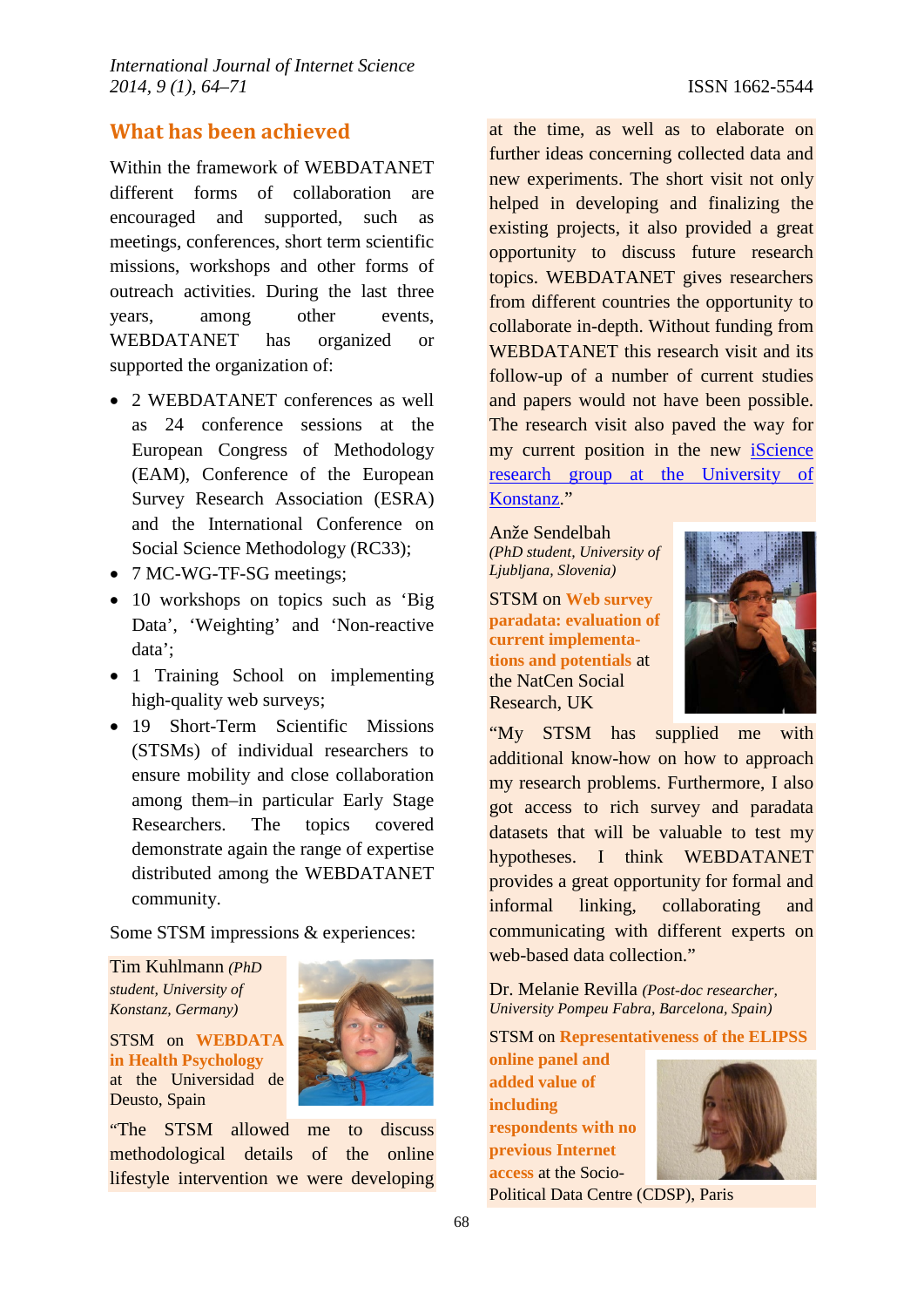"The STSM gave me an opportunity to start working on a topic with which I was not so familiar, with the help of the researchers from the host institution. Once I went back to my university; I was then able to continue on my own much more easily. I think the main strength of WEBDATANET is its diversity: it is multidisciplinary, you can find members from different areas of research related to web data and from many different countries, some are well-known experts in the field and others are early stage researchers, and in WEBDATANET all these people work together in a very stimulating environment."

As dissemination of knowledge is a core task of WEBDATANET, we have distributed our results and findings through different activities and channels, among them:

- 5 books, 15 book chapters, 45 published articles and 23 submitted articles
- 7 [WEBDATANET-AIAS Working](http://webdatanet.cbs.dk/index.php/research/webdatanet-aias-working-papers)  [papers](http://webdatanet.cbs.dk/index.php/research/webdatanet-aias-working-papers)
- Several presentations for the promotion of WEBDATANET at the [8th](http://www.iza.org/conference_files/worldb2013/call_for_papers)  [IZA/World Bank Conference \(IZA,](http://www.iza.org/conference_files/worldb2013/call_for_papers)  [Bonn, Germany\)](http://www.iza.org/conference_files/worldb2013/call_for_papers), the [2nd Open](http://openeconomics.net/events/workshop-june-2013/)  [Economics International Workshop](http://openeconomics.net/events/workshop-june-2013/)  [\(MIT, Boston, USA\)](http://openeconomics.net/events/workshop-june-2013/) as well as the GOR (Mannheim & Cologne, Germany).

For more information about WEBDATANET publications and dissemination activities, please click [here.](http://webdatanet.cbs.dk/index.php/research/articles-and-books)

Moreover, we have supported the continuation of cooperation between WEBDATANET members through the participation in

- 32 calls for proposals at the national and international level;
- 22 of which have been accepted and 10 are still pending.

WEBDATANET did not only actively contribute to the discussion within the academic community, but also established cooperation with private enterprises (such as Google, TNS, Net Metrix, Global Market Insite), official and public institutions (such as Statistic Austria, Statistic UK, Statistic Netherlands, FORS, GESIS) and European and International institutions (such as the Worldbank, ILO, Eurofound) to exchange knowledge and expertise and bridge the divide between 'theory' and 'practice'.



*WEBDATANET MC meeting in Mannheim, 2013* 

Interview with WEBDATANET collaborator Prof. Edith de Leeuw (University of Utrecht, The Netherlands) **Edith, what do you think is the strength of WEBDATANET** It is an international



group of both beginning and advanced researchers interacting regularly. Moreover it offers opportunities to meet face to face to develop and exchange ideas and discuss working papers.

**How does WEBDATANET support or has supported your own research?**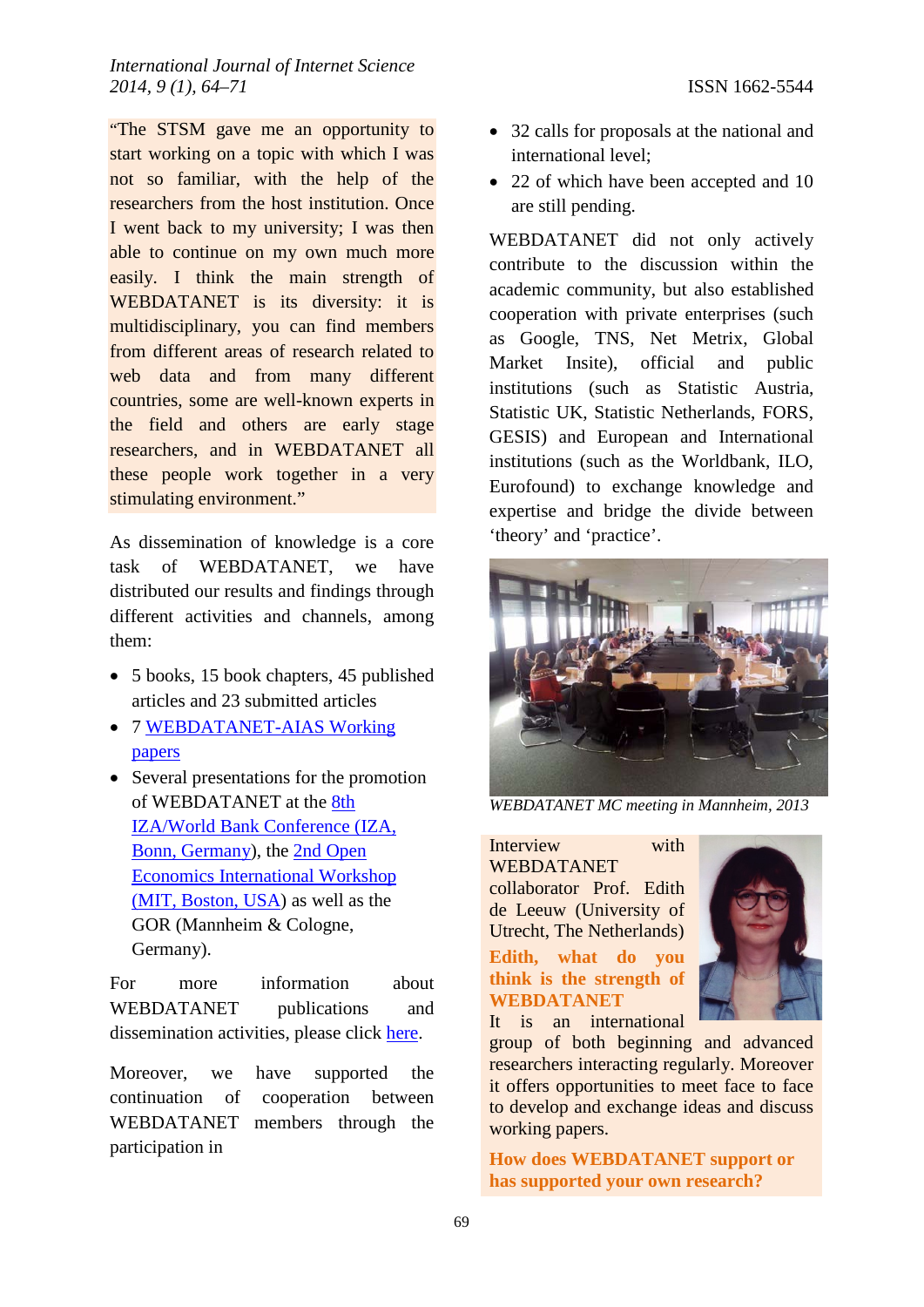It is a stimulating environment that encourages new ideas and gives me support.

#### **What is the contribution of WEBDATANET for the community of web-based data collection researchers?**

It offering an effective communication platform and it supports young researchers by giving them chances for international cooperation

#### **What is the future of WEBDATANET?**

It would be great if this cooperation could be continued after the current grant period. However, the present contacts and cooperation between researchers in WEBDATANET will certainly continue to the benefit of all!

#### **Thank you for your time!**



*Participants of the WEBDATAMETRICS workshop in Bergamo, 2013*

## **Looking ahead – what does the future look like?**

WEBDATANET will continue working on the issues described above until June 2015. In the up-coming months several activities are planned:

#### • **8th MC-WG-TF MEETING**

The next MC-WG-TF meeting will take place from **September 29th to October 1st of 2014** in Alexandroupolis, Greece. The main purpose of this meeting will be to offer TFs and SGs the opportunity to further prepare the up-coming general conference. Moreover, the MC will take decisions about the organization of the General Conference (for more information, see the **programme**).

### • **2nd TRAINING SCHOOL on PARADATA**

The  $2<sup>nd</sup>$  training school will take place from **October 1**<sup>st</sup> to  $3^{\text{rd}}$ , 2014 in Alexandroupolis, Greece. It will provide trainees with theoretical and practical knowledge on Web survey paradata. It will offer answers to the following three questions: i) what kind of information can we derive from web survey paradata? ii) how can we collect this information? and iii) how can we use this information? The training school is tailored to the needs of researchers from across Europe wanting to learn how they can collect and analyze web survey paradata and who wish to apply this knowledge by visiting one of the WEBDATANET partners producing web survey paradata (for more information, see the [programme\)](http://webdatanet.cbs.dk/index.php/data/171).

## • **WEBDATANET GENERAL CONFERENCE**

The biggest WEBDATANET event will take place in Salamanca, Spain, from **26th** to  $28<sup>th</sup>$  of May, 2015. It aims to bring together researchers and experts from throughout the world to exchange research on topics related to web-based data collection and analysis methods. The call for sessions is now open and will close on **August 20th, 2014** (for more information, see the [call for sessions\)](http://webdatanet.cbs.dk/index.php/data/167).